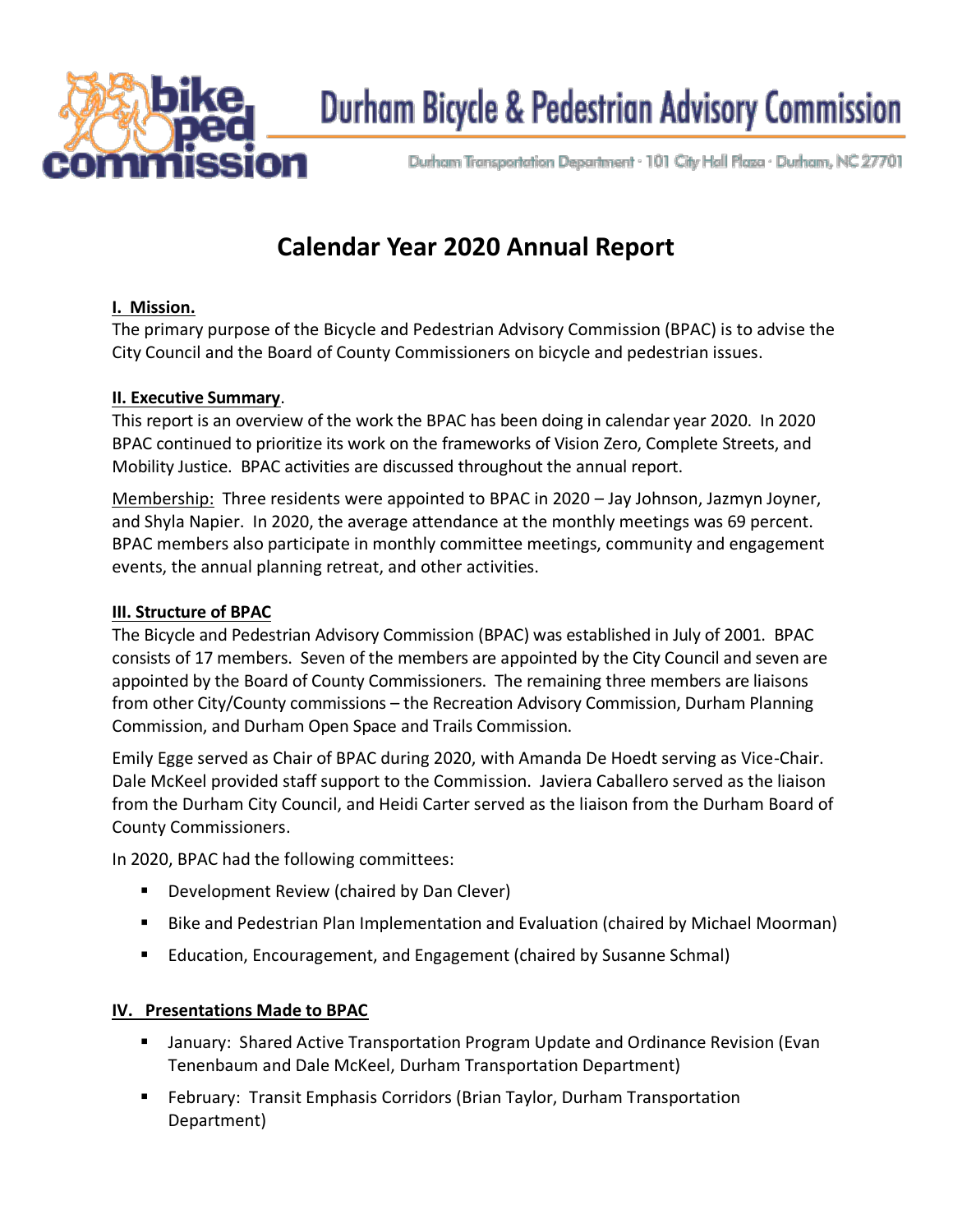- March: No meeting due to Covid-19
- April: No meeting due to Covid-19
- May: No meeting due to Covid-19
- **■** June: Move Durham Update (Ellen Beckmann, Durham Transportation Department)
- July: Shared Streets Update (Dale McKeel, Durham Transportation Department)
- August: Shared Streets Update (Aidil Ortiz, SpiritHouse and Dale McKeel, Durham Transportation Department)
- September: Barriers to Walking and Biking in Bragtown (Alexis John, Durham Neighborhood Improvement Services Department) and Replacing the Durham Freeway with a Boulevard (Siobhan Nelson, UNC City Planning student and Fred Broadwell, Durham resident)
- October: Triangle Bikeway Study (Dale McKeel, Durham Transportation Department)
- November: Durham County Transit Plan Update (Brooke Ganser, City-County Planning Department)
- **•** December: Updates on Various Transportation Projects (Dale McKeel, Durham Transportation Department)

# **V. BPAC Accomplishments and Activities**

# *A. Bicycle and Pedestrian Plan Implementation*

- Discussed and commented on the US 15-501 Reimagining study.
- Advocated for the need for a sidewalk connection from Fayetteville Road to Solite Park as part of the Fayetteville Road widening project, and the safety of the crossing of Fayetteville Street for American Tobacco Trail users.
- Reviewed list of city-maintained streets and requested bicycle lane striping on Meridian Parkway and other streets.
- Requested that the Public Works Department provide paired curb ramps at each corner as often as possible, and that missing truncated domes on curb ramps be repaired in a timely manner.
- Reviewed and commented on studies and proposed construction projects, including the Move Durham study, the US 15-501 Reimagining study, the Freeway and Street-based Transit ("FAST") Network Study, Kelly Bryant Bridge Trail design, the Third Fork Creek Trail design, Duke and Gregson Street bicycle facilities (following waterline replacement), Cornwallis Rd bicycle and pedestrian project, and the Woodcroft Parkway Extension design.
- Expressed dismay over NCDOT's funding shortfall that stopped work on several bicycle and pedestrian projects in Durham.
- Advocated for traffic signals that are audible signals for visually impaired people.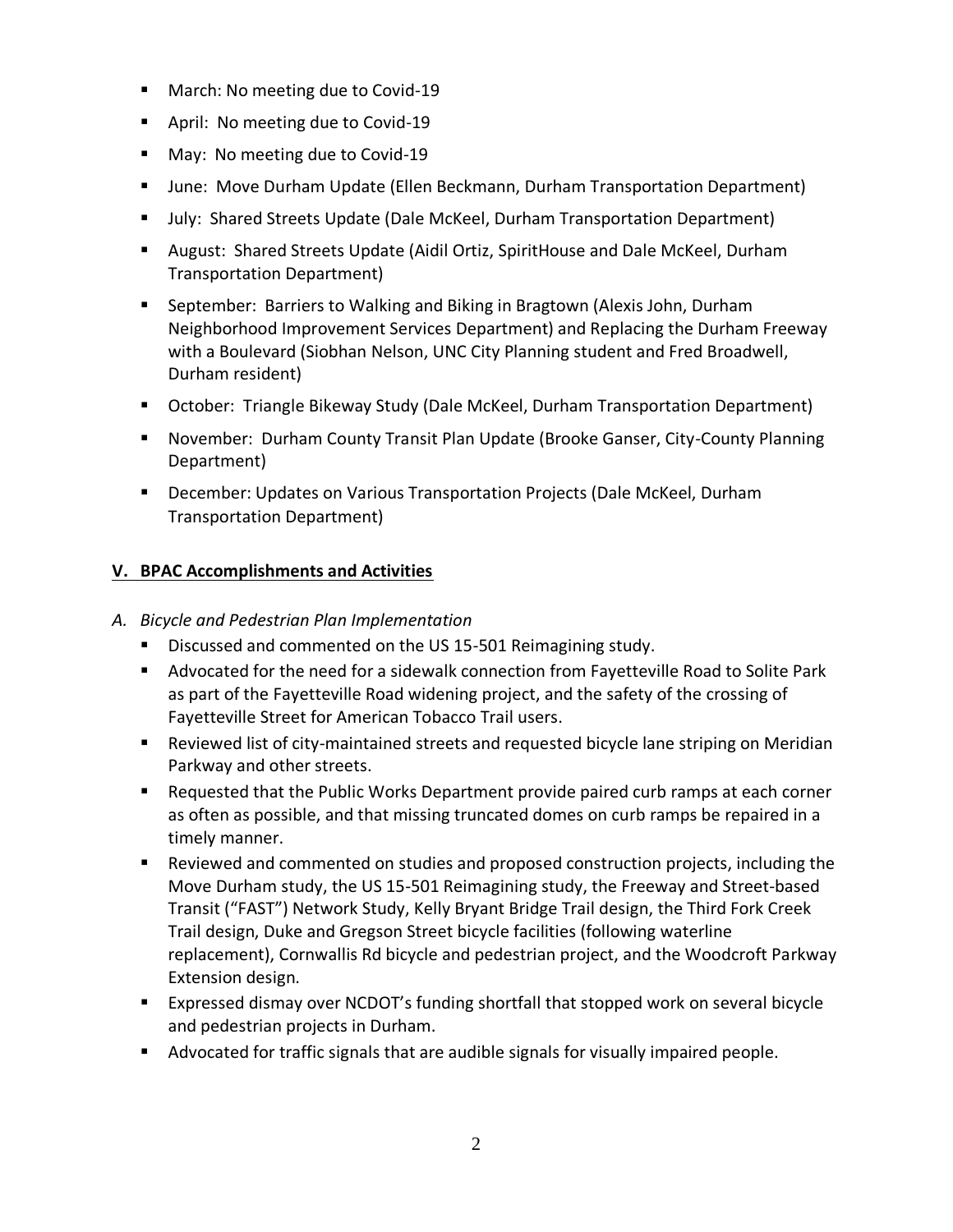- Met with residents in the Bragtown community to discuss various bicycle, pedestrian, and access to transit safety concerns, including discussion of the preferred side of the street for proposed sidewalk on Club Boulevard near Glenbrook Drive.
- Met with members of DOST to discuss the development review process.

### *B. Development Review Activities*

- Provided comments on site plans, including initial reviews and re-reviews.
- Provided comments on development plans, including initial reviews and re-reviews.
- Held training session on development review process for BPAC members at the annual retreat.
- Updated the site plan review checklist.
- Requested a buffered, protected bike lane on Chapel Hill Street as part of the redevelopment of the old police headquarters building.
- Revised plan review workflow to align with the Planning Department's new site plan system.
- Reviewed and commented on revisions to the Unified Development Ordinance.
- Reviewed the site plan for the proposed development in the former Brame property on Washington Street adjacent to the future Durham Belt Line Trail.
- Reviewed and wrote a letter regarding the requested street closure of Oregon Street between Campus Drive and Erwin Rd.
- Met with residents in the Bragtown community to discuss proposed developments along Old Oxford Rd and Carver St.
- *C. Education and Encouragement Committee (From July: Education, Encouragement and Engagement Committee)*
	- Worked to ensure that equitable engagement outreach strategies are utilized for current and future Durham transportation projects.
	- Used Twitter and Facebook to provide updates on BPAC's work and bicycle and pedestrian activities in Durham, including publishing BPAC committee member profiles on Facebook to help the community get to know BPAC members better.
	- Participated in the Durham Comprehensive Plan Update process.
	- Discussed how BPAC could build relationships with officials and residents regarding important issues in the community and support both safe bicycle, pedestrian, and transit transportation options and safe, affordable housing.
	- Applied for 25 youth bicycle helmets through the NCDOT initiative and distributed through Bike Durham and the Durham Bike Co-op to children residing in Durham Housing Authority properties.
	- Jointly with Bike Durham planned and engaged residents in physically distanced and virtual Bike Month activities despite the pandemic.
	- Met with Leslie Tracey of the Transportation Department to discuss the status of implementing Vision Zero in Durham.
	- Received updates on the Durham Transit Plan Update and Participatory Budgeting.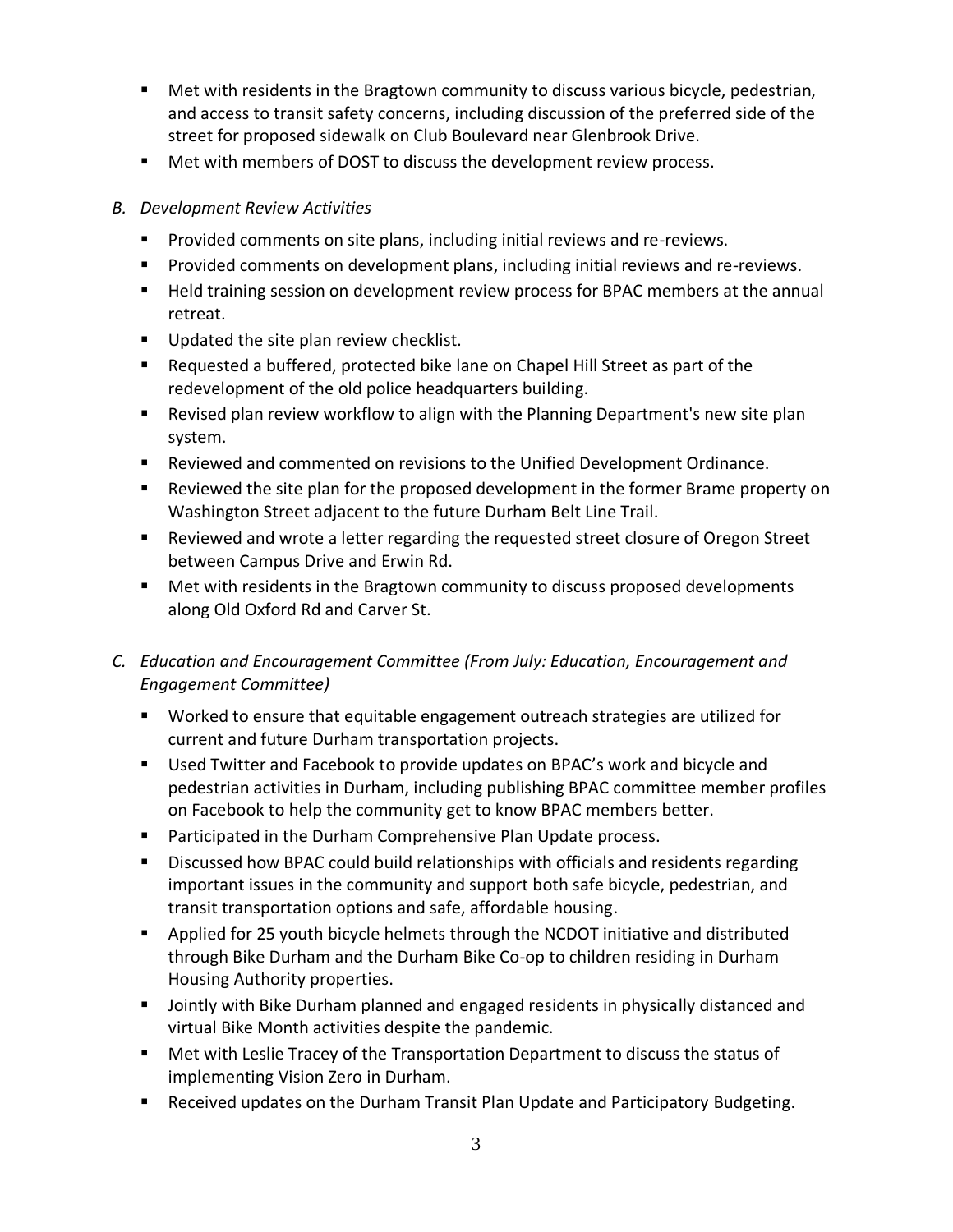- Participated in planning for the virtual NC BikeWalk Summit and was a financial supporter. Two BPAC members, Ed Rizzuto and Aidil Ortiz, were presenters at the Summit.
- Promoted White Cane Awareness Day (the National Federation of the Blind) through social media.
- Applied for an awarded a bicycle fixit station from the N.C. Department of Health and Human Services (tentative plan is to install at Holton Center).

# **VI. Focus Areas for 2021**

The Bicycle and Pedestrian Advisory Commission held its annual retreat on February 20, 2020. The first half of the retreat was for BPAC members and included a BPAC guiding principles refresher, review of 2020 accomplishments, and discussion of priorities for 2021. The second half of the retreat included members from other commissions – Recreation Advisory Commission, Open Space and Trails Commission, and Environmental Affairs Board – and provided a time to discuss the work and priorities for each group and discuss opportunities for the boards and commissions to collaborate in 2021.

## **VII. Closing**

The members of the Bicycle and Pedestrian Advisory Commission appreciate the opportunity to serve the City and County of Durham. We remain committed to our charge of assisting the elected boards in making Durham a better and safer place to walk and bicycle. We hope that you will call upon us whenever our advice or expertise is needed.

> Respectfully submitted, Susanne Schmal, BPAC Chair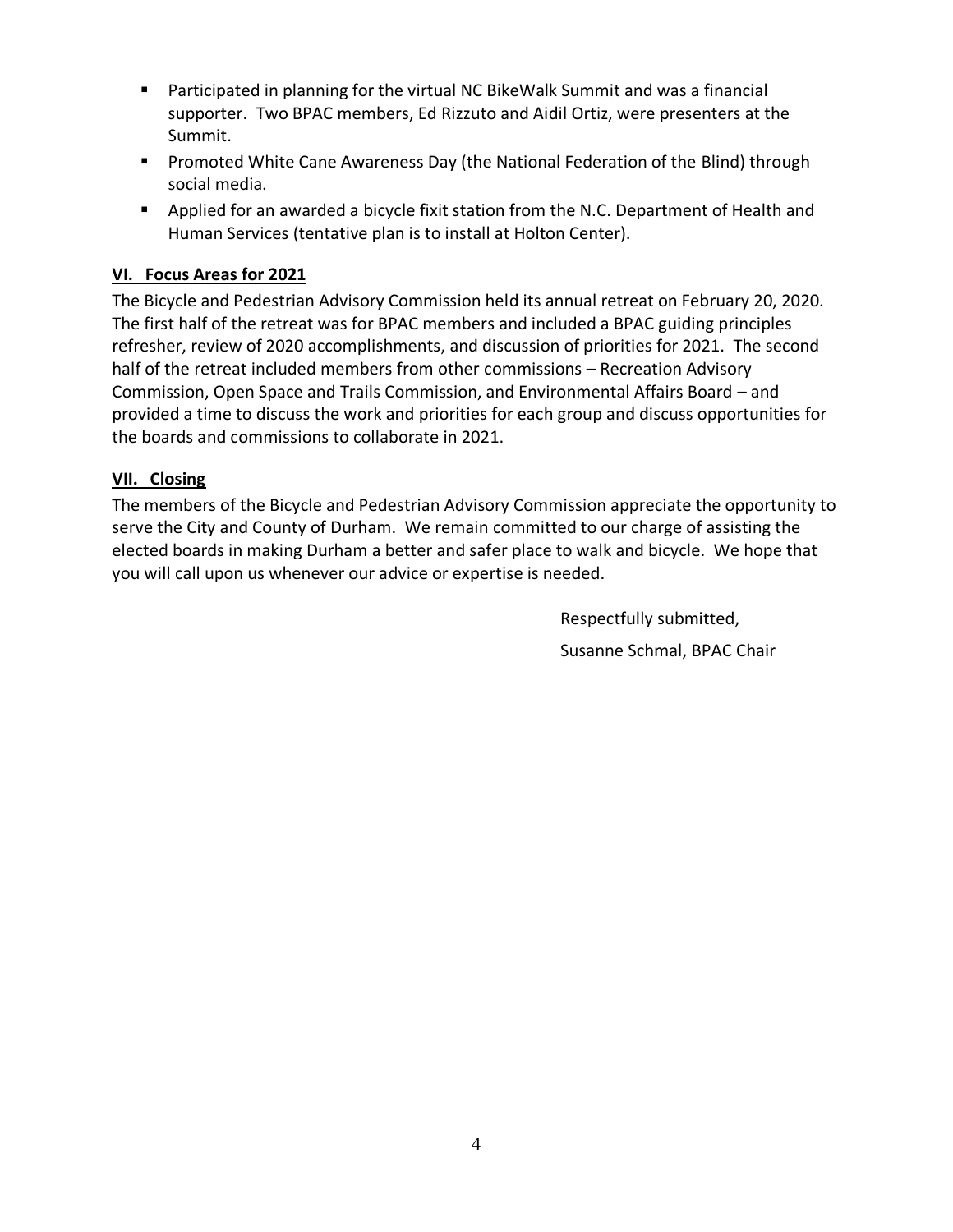

*BPAC Members March 2021. Top row: George Tait, Aidil Ortiz, staff liaison Dale McKeel, Emily Egge. 2nd row: Mike Shepherd, Michael Moorman, Tony Patterson, David Fellerath. 3rd row: Susanne Schmal, Amanda De Hoedt, Dan Clever, County Commission liaison Heidi Carter. 5th row: Ed Rizzuto. Not shown: City Council liaison Javiera Caballero.*